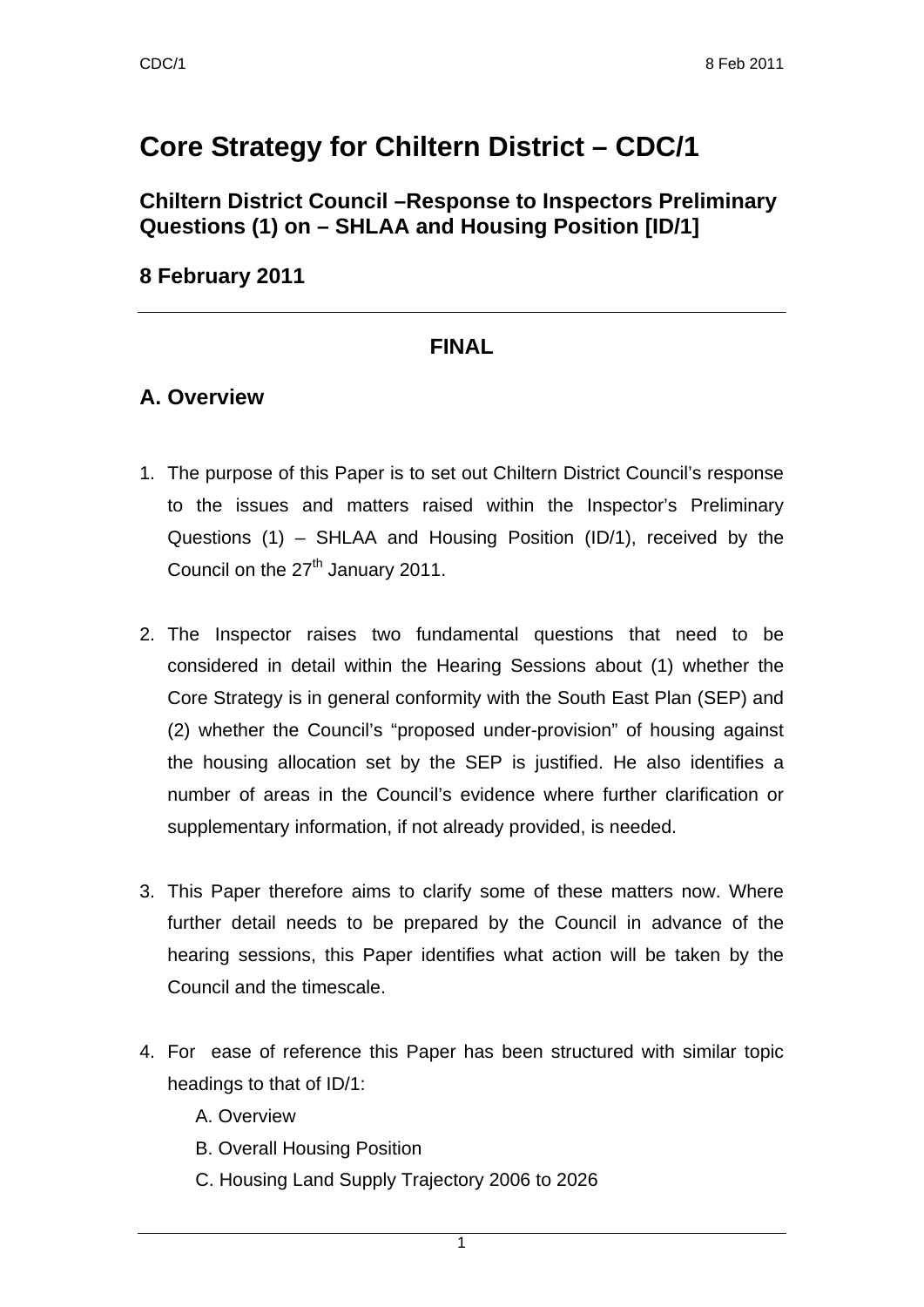- D. The SHLAA and the Housing Target
- E. Small Windfall Sites
- F. Policy CS2 Amount and Distribution of Residential Development

# **B. Overall Housing Position**

- 5. Section 2 and parts of Section 1 of Document ID/1 consider the approach the Council has taken to the overall housing position within the Core Strategy.
- 6. The emphasis that the Inspector has placed on the SHLAA as evidence for the Core Strategy is noted. Section C of this Paper responds to detailed questions about the SHLAA.
- *7.* The Inspector helpfully acknowledges that it in essence, the Council has been a victim of circumstance caused by the changing status of regional strategies and the weight that should be given to ministerial statements. The Council formally published the Core Strategy in October 2010, when it was believed that all regional strategies had been unilaterally revoked. Only with the passing of time has it been established that this decision by the Secretary of State was unlawful. We do, however, accept the view in paragraph 2.1 of ID/1 that Section 4.2 of the Core Strategy needs factual updating along the lines suggested by the Inspector.

**[***CDC Action 1: A factual review of Section 4.2 of the Core Strategy will be undertaken, which will be set out in a further 'Schedule of Proposed Minor Changes to the Core Strategy' dated February 2011 (unique CDN number to be agreed). This document, which will also include other suggested minor factual changes to the Core Strategy, will be passed to the Inspector and placed on the Council's website before the end of February.***]**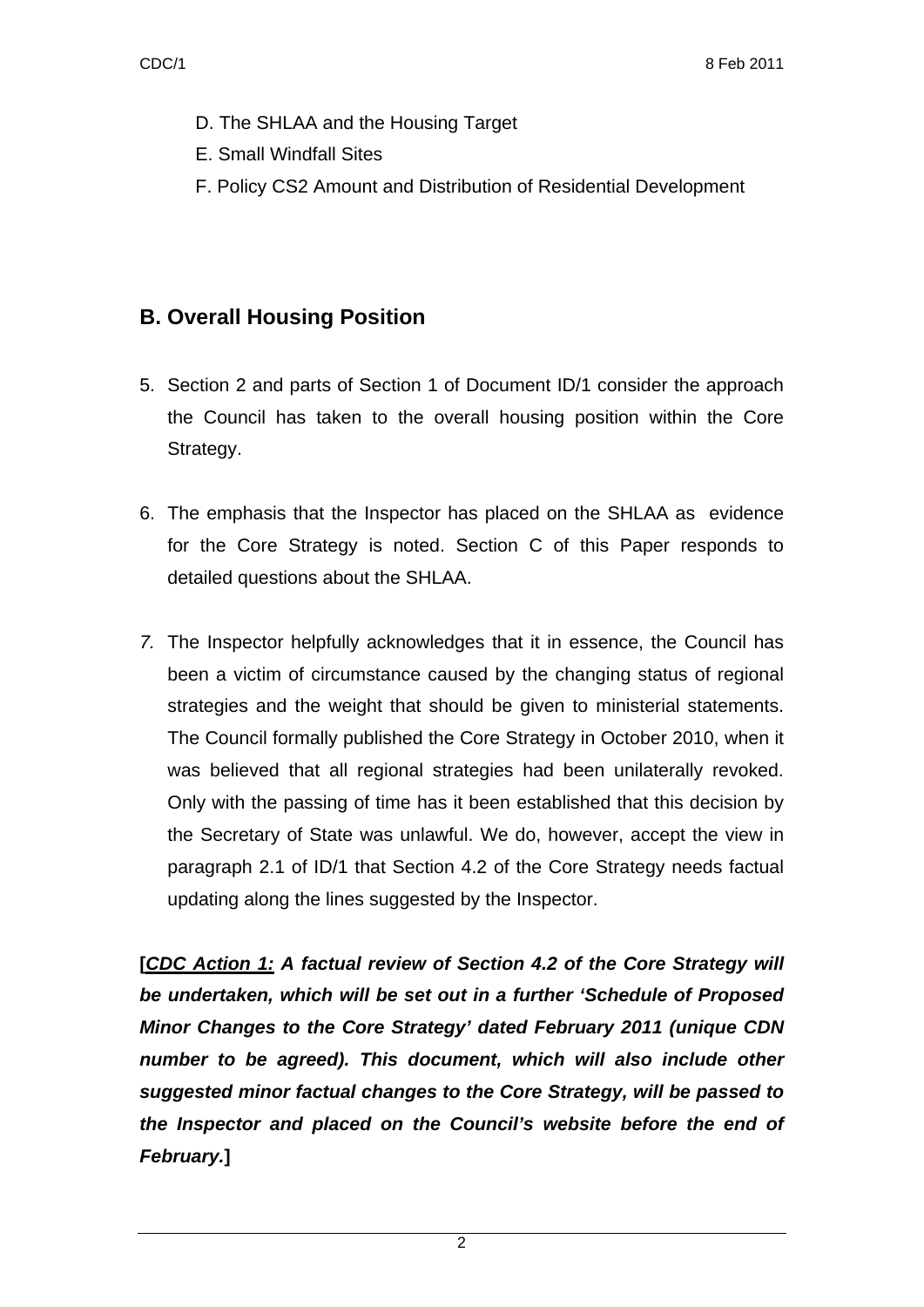- 8. The observation in paragraph 2.3 that the Council is departing from the South East Plan is noted. This position within the Core Strategy is however that it is not "departing" from the Housing allocation within Policy H1 of the SEP by devising a fresh target figure. Rather, the view is that this figure has been appropriately adjusted to reflect recent material changes to national planning policy (see CDN108). Additionally, the Council maintains that, as the decision was taken by the Panel into the examination into the SEP to raise the figure from 2,400 dwellings to 2,900, it is right for the Core Strategy to question whether or not their rationale for doing so remains sound. The Council believes that in determining whether or not the lower housing target is justified, as much weight should be given to these matters as is given to the housing supply assumptions in the SHLAA.
- 9. Irrespective of whether the Core Strategy contains the housing allocation within the South East Plan (SEP) or the adjusted figure of 2,400, it remains one of the lowest housing figures within the whole of the South East of England Region. As set out throughout the Core Strategy, this is a reflection of the highly constrained nature of the District. However, it is important to stress that if the 2,400 dwelling target were reached before the end of the Core Strategy period, the Council would still continue to approve proposals for housing developments in appropriate locations.

**[***CDC Action 2: Notwithstanding the stated position above, it is agreed that, depending on the timing and outcome of legal proceedings and the timing of adoption of the Core Strategy, it should be made clear in the Core Strategy that the starting position for consideration of the housing target for Chiltern District is the SEP figure of 2,900***.** *Refer to action at the end of paragraph 7]*

10. The Council notes the Inspector's request for the Council to have regard to the 'need and demand' for housing, set out within paragraph 33 of PPS3, as well as land supply constraints.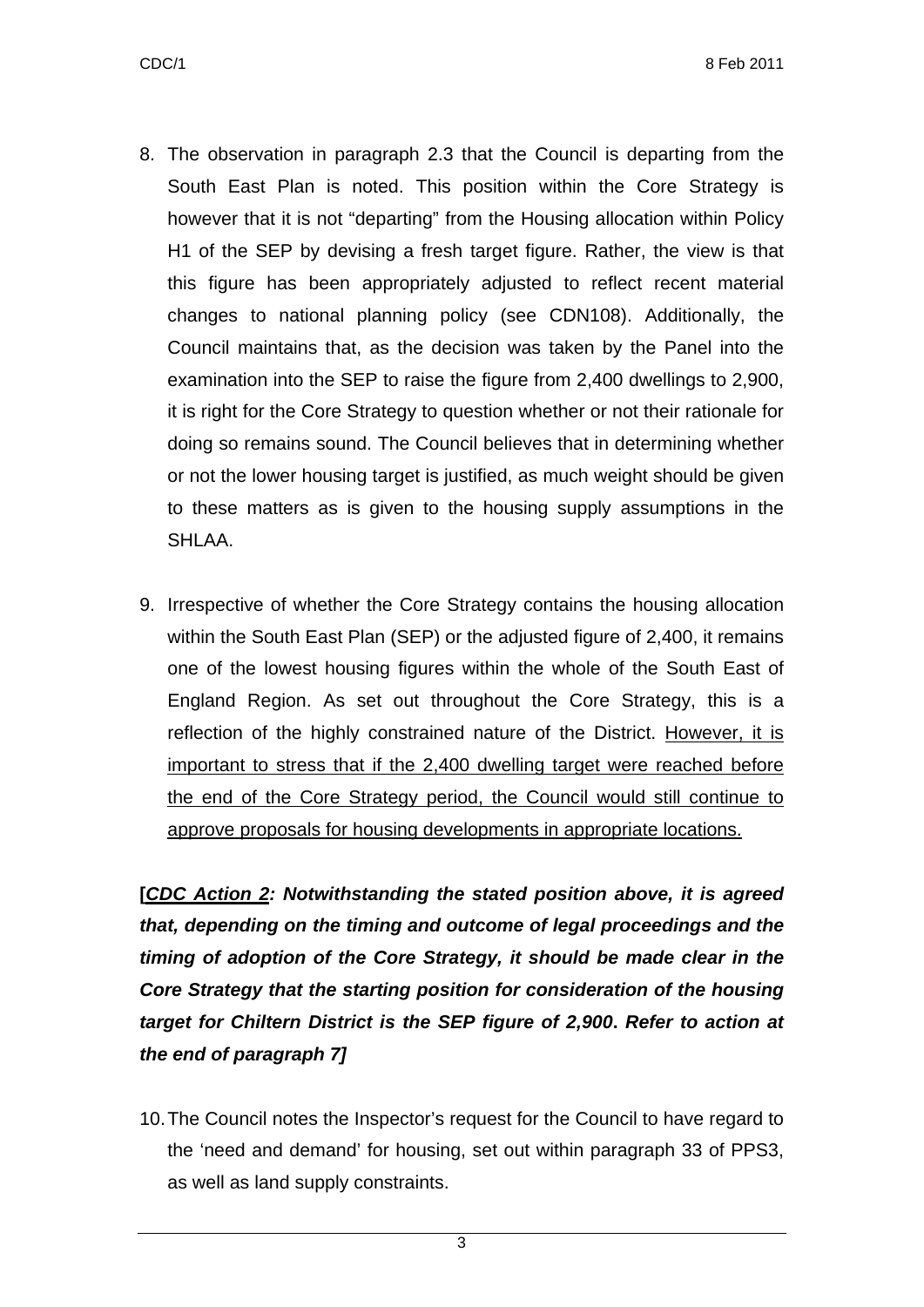**[***CDC Action 3: Further clarification and expansion on this issue will be provided to the Inspector in advance of the Hearing Sessions. This is likely to draw on the work carried out on population projections by Bucks CC in 2006 and which has been updated in 2010. Although the 2010 update is yet to be published by Bucks CC, it is thought that it will be made available by 21 February***]** 

# **C. Housing Land Supply Trajectory 2006 to 2026**

11. The inconsistencies and anomalies mentioned in Section 3 of ID/1 are recognised.

**[***CDC Action 4: A full review of CDN089 is proposed (new CDN number to be given) by 21 February 2011, incorporating:* 

- *A full update to Table H2-1, noting and correcting inaccuracies identified in ID/1 paragraph 3.2;*
- *A review of Table H2-2 in light of comments by the Inspector in ID/1 paragraphs 3.3 to 3.8, including further clarification on key matters relating to assumed delivery rates on small housing sites, large housing sites and Local Plan Housing Sites (information relating to assumed supply at 2,900 dwelling target will also be included);*
- *An indication of the anticipated housing supply position for Chiltern District at 31 March 2011. NB this will include assumptions about housing completions and permissions for the month of March, which can be expanded upon at the Hearing Sessions if considered appropriate by the Inspector.***]**

4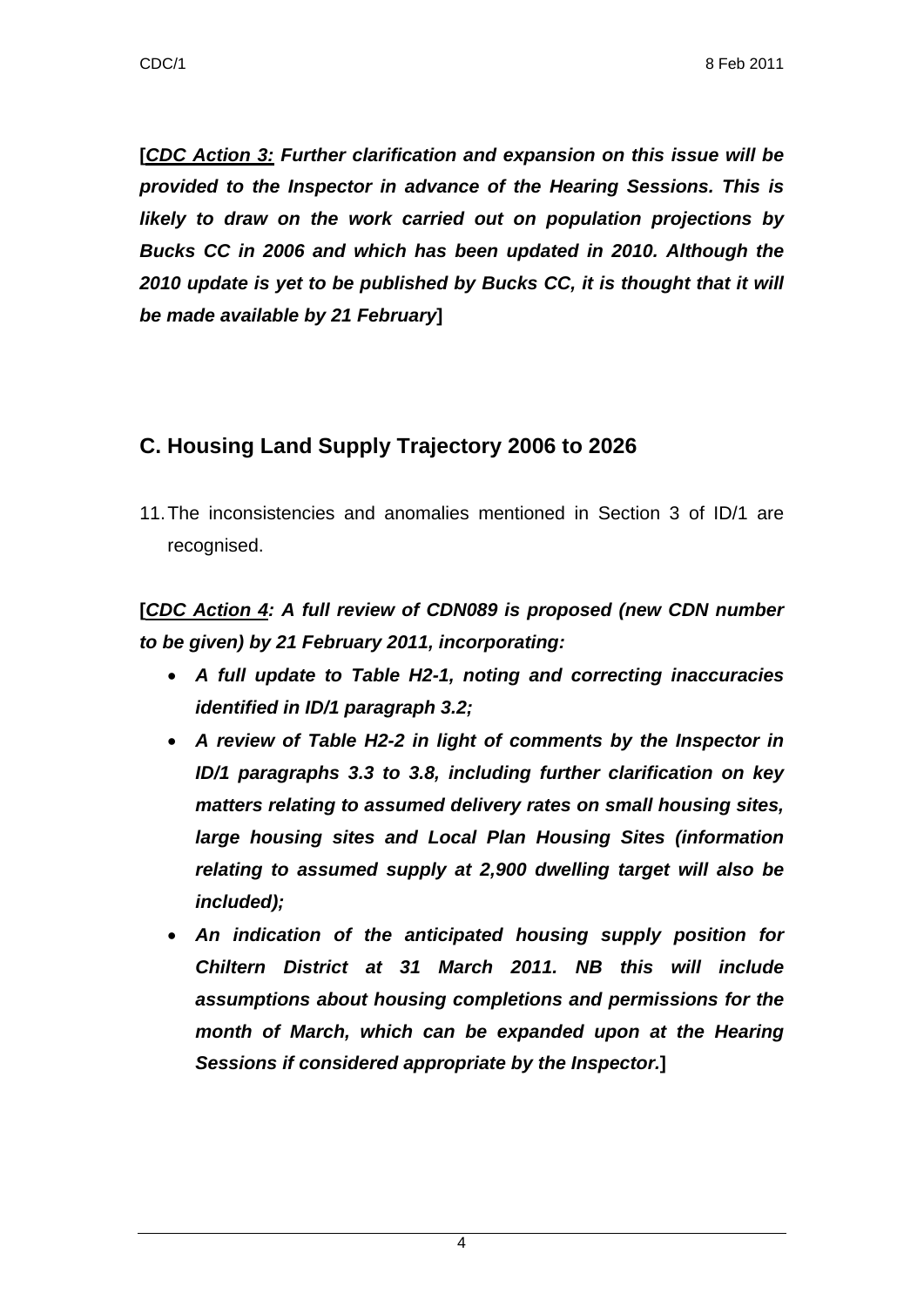#### **D. The SHLAA Reports and the Housing Target**

- 12. The Council agrees that the Core Strategy should be underpinned by robust evidence and accordingly notes the comments of the Inspector in Section 4 of ID/1. The Council also respectfully draws the Inspector's attention to guidance that all evidence should be necessary and proportionate.
- 13. It is noted that one of the fundamental questions to be explored at the Hearing Sessions is whether sufficient justification exists for the Core Strategy to pursue a lower housing target than that set within the SEP. As set out in CDN108, the Council is of the opinion that some of the original site density assumptions on housing sites identified in the SHLAA 2008 (CDN041), and carried forward into the SHLAA Supplementary Report 2010 (CDN088), are out-dated when compared against the average density of housing that has actually been, and continues to be, built in the District. The SHLAA Report 2008 pre-dates the recent changes to PPS3 (June 2010) where the presumption that all housing developments would have regard to the national indicative minimum density of 30 dwellings per hectare was removed.
- 14. CDN108 concludes that the total yield of housing likely to come from the SHLAA sites, is unlikely to be as high as the 1,775 dwellings established by the SHLAA Supplementary Report (CDN088). Accordingly the final recommendation of CDN108 is that Column E of Table 2 of the Core Strategy is amended to say that the additional potential housing in the SHLAA from which sites can be drawn is a range of between 1116 dwellings and 1586 dwellings. The Council maintains that it is important to reflect the potential supply from SHLAA sites as a range, as certainty over what will be actually be built on a SHLAA site, can only be established at the point that planning permission is granted. In this sense, and in others, the SHLAA is a living and dynamic document which can, and should be revisited in the light of changing circumstances.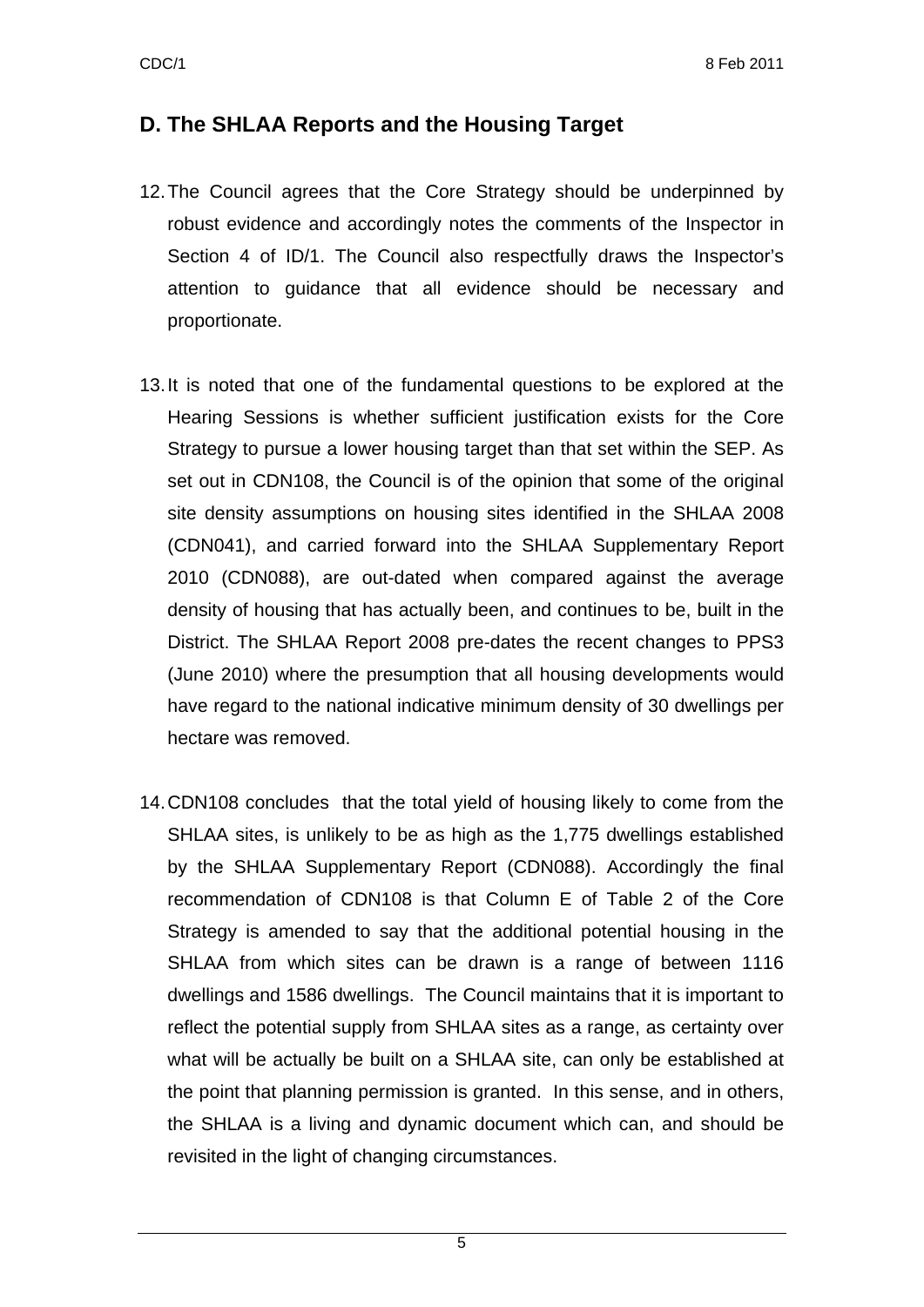**[***CDC Action 5: In the interest of strengthening the Council's existing evidence base it is therefore considered appropriate to carry out further 'reality checking' of the density assumptions of the SHLAA sites in the SHLAA 2008 in advance of the Hearing Sessions. This work will factor in the issues and other matters identified by the Inspector in Section 4 of ID/1. It is anticipated that this work will commence immediately and will be published as an update to the SHLAA before the end of February 2011.***]** 

#### *i) Housing Deliverability and the SHLAA*

- 15. The SHLAA for Chiltern District has always been considered a living document. Its role, as noted by the Inspector, is to identify the basket of sites the Council will be able to draw housing from over the course of the Core Strategy. The Council, as committed within paragraph 19.2 of the Core Strategy, will monitor and manage housing delivery in the District over the plan period. The SHLAA will have a key role to play in this process. Any review of the SHLAA over the plan period will always look back to the total basket of sites identified within the SHLAA 2008 (CDN041) and establish, based on the priorities that exist at that time, the most appropriate sites to draw housing from.
- 16. Taking this into account, it is important to clarify the role that the Council envisages the SHLAA would have in ensuring that the Core Strategy can adequately demonstrate it will meet its 5, 10 and 15 year housing supply position, assuming a housing target of 2,400 dwellings.
- 17. The identification of strategic housing allocations and the major developed sites within the Green Belt (collectively the strategic sites)for housing within the Core Strategy, was a conscious policy decision to demonstrate that the Council will meet its five year housing land supply requirement at the point of adopting the Core Strategy. Therefore, based on a housing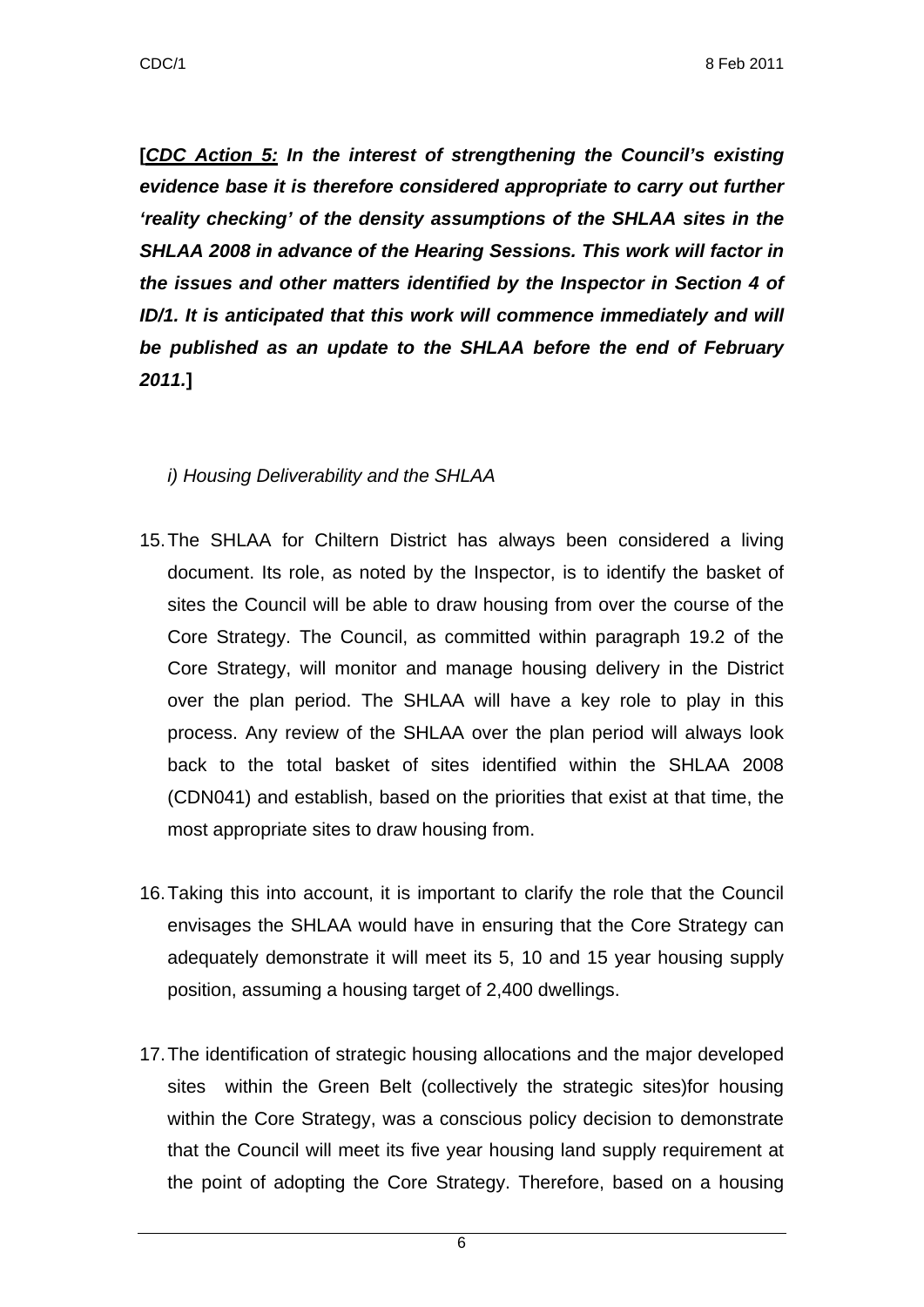target of 2,400, the Council would not be reliant in any way on sites coming forward within the SHLAA to meet the housing target for the first 5 years of the Core Strategy. Evidence put forward by the owners and agents of these strategic sites demonstrates the deliverability of them within this period (refer to CDN097).

- 18. Due to the anticipated completion rates of housing on sites with planning permission at March 2010 and the expected phasing of housing coming forward from the strategic sites, the Council is also satisfied that to supply 2,400 dwellings, only one or two SHLAA sites (if any) would be needed to meet the housing supply targets for years 5-10 of the Core Strategy.
- [1](#page-6-0)9. As shown within CDN089<sup>1</sup>, at 2,400 dwellings, it is only in years 10-15 of the Core Strategy that the suitable sites identified within the SHLAA Supplementary Report (CDN088) are anticipated to form the main basis of housing supply in the District. This does not currently factor in housing provision that is likely to come forward small windfall sites, which, given established trends (see Section E), the Council would expect to contribute around 250 dwellings in this period.
- 20. With a housing target of 2,400 dwellings, the Core Strategy is therefore not reliant on sites identified within the SHLAA to demonstrate a 'deliverable' supply of housing within the first 10 years. As the strategic sites will form the main basis of this housing supply in this 10 year (also refer to document CDN097) demonstrates how the requirements of paragraph 53 of PPS3 are met.
- 21. The SHLAA sites therefore represents an assurance that housing will be delivered because, should a failure in delivery of strategic sites be identified through monitoring, further identified sites exist from which an shortfall can be made up (the "basket of sites" referred to by the Inspector in his paragraph 4.9)

<span id="page-6-0"></span><sup>&</sup>lt;u>.</u>  $1$  Albeit that inconsistencies and anomalies within the tables need updating  $-$  refer to Section C of this Paper.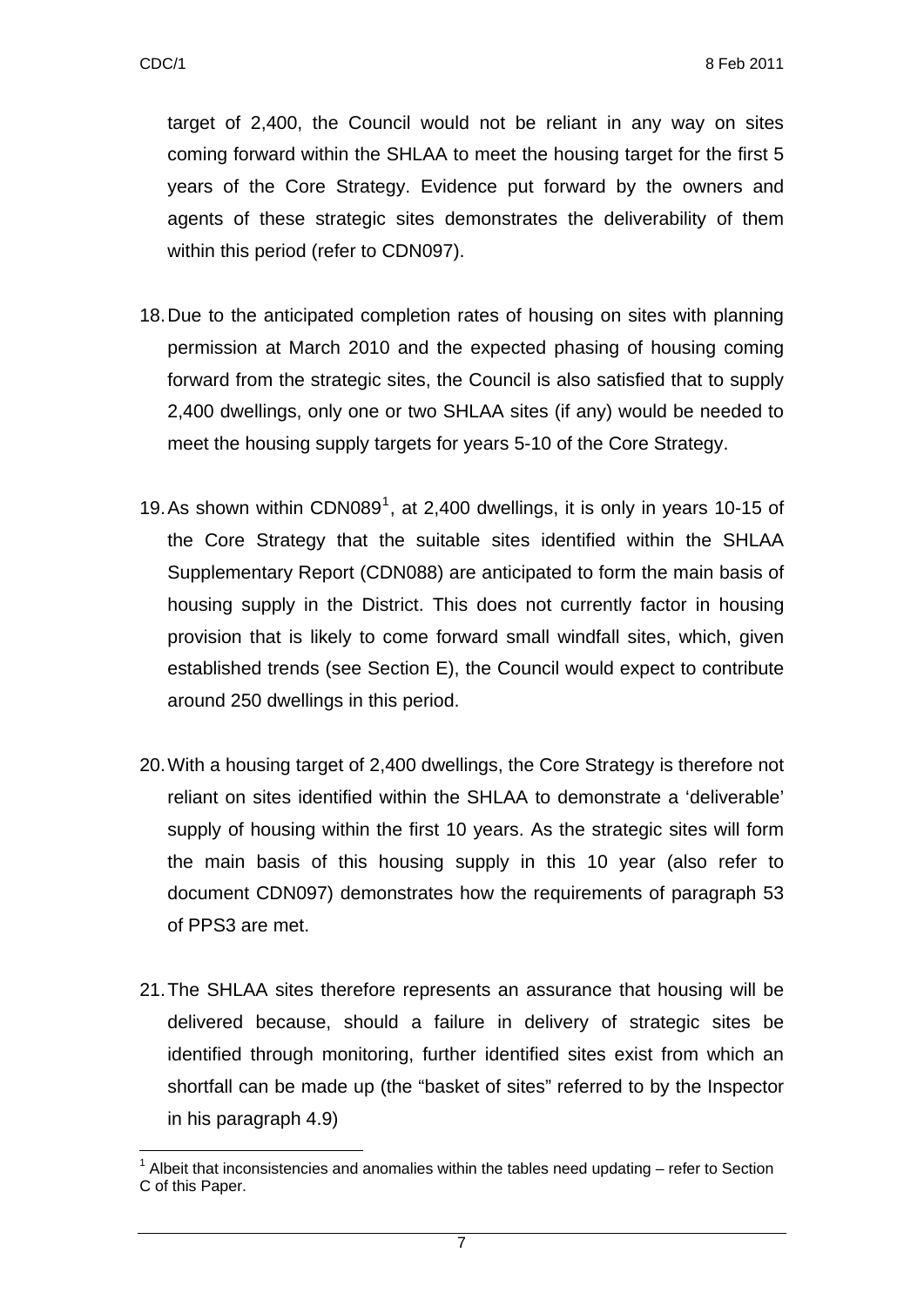**[***CDC Action 6: Notwithstanding the limited contribution that the Council sees sites within the SHLAA making to the first 10 years housing supply, to assist the Inspector, further work on the deliverability of SHLAA sites will be incorporated into the update to the SHLAA mentioned earlier in this Paper in CDC Action 5.***]** 

#### *ii) The Townscape Character Assessment for Chiltern District*

22. The Council completed work on its Townscape Character Assessment (TCA) in early February 2011. This objective study, which was prepared by Chris Blandford Associates, had not initially been considered necessary for inclusion as part of the evidence base for the Core Strategy. The main reason for this was that the TCA was principally intended to inform the production of the Council's Delivery DPD. As the TCA is likely to be used to inform future review of the SHLAA, in the interests of transparency the opportunity to make this available would be supported by this Council.

**[***CDC Action 7: With the agreement of the Inspector, that the TCA is made available in advance of 21 February 2011 as a supporting document to the Core Strategy - unique CDN number to be agreed***]** 

# **E. Small Windfall Sites**

23. In recent years the Council's Planning Policy Team has extensively monitored the amount of new housing in the District that comes from small windfall sites. As set out in Table 1, past trends indicate that since 1996 an average of 51 dwellings per annum have been built in the District on small windfall sites. The completion figures for 2010/2011 are yet to be finalised but can be made available in advance of the Hearing Sessions.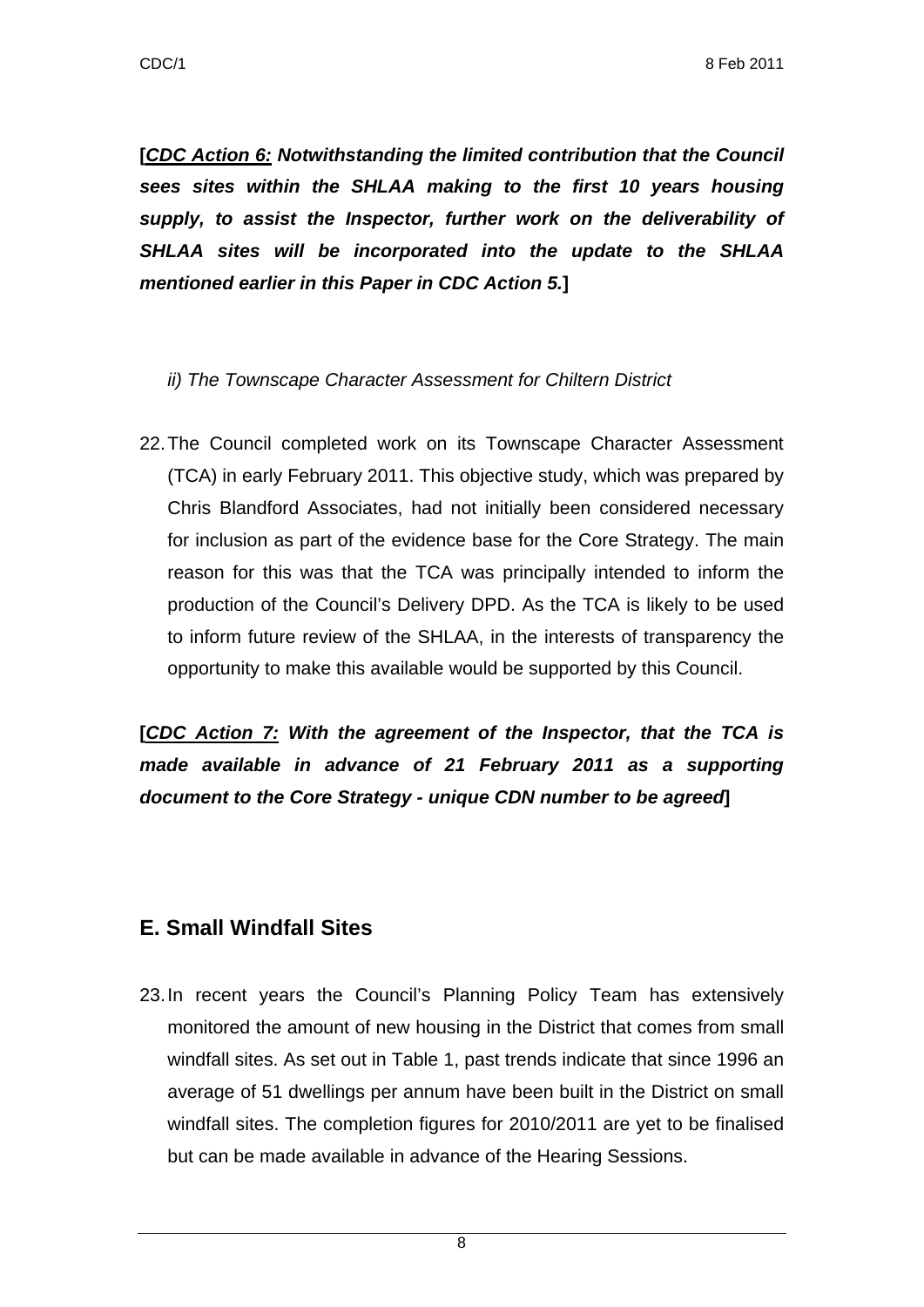| Year                                                                                               | <b>Total</b><br><b>Completio</b><br>ns (net) | <b>Completions on Small</b><br><b>Windfall Sites (=&lt; 4</b><br>dwellings) net | % of total<br>housing<br>completions |
|----------------------------------------------------------------------------------------------------|----------------------------------------------|---------------------------------------------------------------------------------|--------------------------------------|
| 2009/10                                                                                            | 74                                           | 45                                                                              | 60.8%                                |
| 2008/9                                                                                             | 89                                           | 50                                                                              | 56.2%                                |
| 2007/8                                                                                             | 178                                          | 68                                                                              | 38.2%                                |
| 2006/7                                                                                             | 215                                          | 48                                                                              | 22.3%                                |
| 2005/6                                                                                             | 216                                          | 34                                                                              | 15.7%                                |
| 2004/5                                                                                             | 199                                          | 63                                                                              | 31.7%                                |
| 2003/4                                                                                             | 235                                          | 91                                                                              | 38.7%                                |
| 2002/3                                                                                             | 76                                           | 45                                                                              | 59.2%                                |
| 2001/2                                                                                             | 100                                          | 47                                                                              | 47%                                  |
| 2000/1                                                                                             | 115                                          | 51                                                                              | 44.3%                                |
| 1999/0                                                                                             | 138                                          | 43                                                                              | 31.2%                                |
| 1998/9                                                                                             | 122                                          | 28                                                                              | 23.0%                                |
| 1997/8                                                                                             | 145                                          | 46                                                                              | 31.7%                                |
| 1996/7                                                                                             | 133                                          | 48                                                                              | 36.1%                                |
| Total for Period (1996 to<br>2010)                                                                 | 1935                                         | 707                                                                             | 36.5%                                |
| <b>Annual Average</b><br><b>Contribution from Small</b><br><b>Windfall Sites (1996 to</b><br>2010) | 51                                           | [707 / 14 yrs]                                                                  |                                      |

| Table 1: Housing completions on small windfall sites between 1996/7 and 2009/10 |
|---------------------------------------------------------------------------------|
| (Source: CDC Housing Monitoring Information)                                    |

- 24. Given the significant contribution that small windfall sites have made to the overall provision of housing in the District over recent years, the Council is of the view that it is disproportionately disadvantaged by the presumption within PPS3 that prevents local authorities including windfalls in the first 10 years of its land supply. The Council would therefore welcome the opportunity to discuss how, given the District's genuine local circumstances, an allowance for housing from small windfall sites could robustly and realistically be factored into the first 10 years housing supply.
- 25. Notwithstanding the above, based on past completion rates, it is anticipated that in years 10 to 15 of the Core Strategy around 250 dwellings could realistically be provided from small windfall sites.

9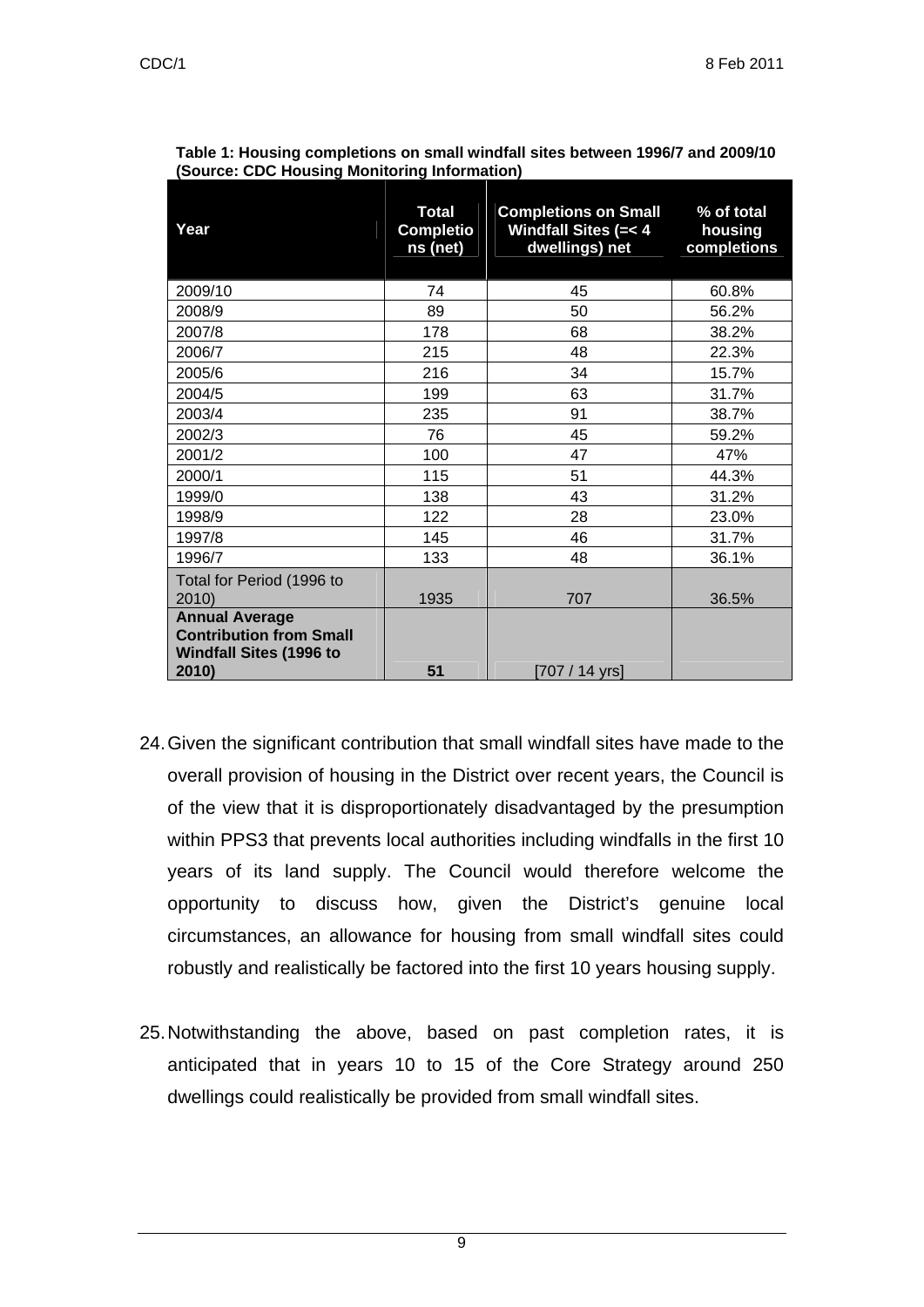**[***CDC Action 8: Further information on windfalls will be provided as part of the work on the Housing Trajectory (see section C). This information will take into account the requirements of PPS3. In addition, the Council will provide the Inspector with the evidence that underpins the historic windfall delivery rates in the District shown in Table 1.***]** 

# **F. Policy CS2 Amount and Distribution of Residential Development**

- 26. The Inspector's interpretation in ID/1 paragraph 6.2, of Policy CS 2 of the Core Strategy is correct. As written Policy CS2 focuses housing in the four main settlements (1,800 dwellings), with the remaining target (600 dwellings) to be built in the other villages excluded from the Green Belt. The Council therefore recognises the point made by the Inspector, that the anticipated housing provision that would come from major developed sites within the Green Belt, could, due to the way the policy is worded, be interpreted as being *"additional to that planned in the main settlements and villages"*.
- 27. As noted by the Inspector, Table 2, column D of the Core Strategy, shows that the total supply of housing for the four main settlements is taken by the Council to include the major developed sites (MDSs) within the Green Belt. The Council's rationale for adopting this approach relates to the close functional relationship that these MDSs (Policy CS7) will have to the main settlements of the District to which they are closely located.

**[***CDC Action 9: The Council recognises that minor alterations may be needed to the Core Strategy to resolve the inconsistency between the way Policy CS2 is drafted and the housing supply detail contained within Table 2. For clarification it is therefore suggested that a minor*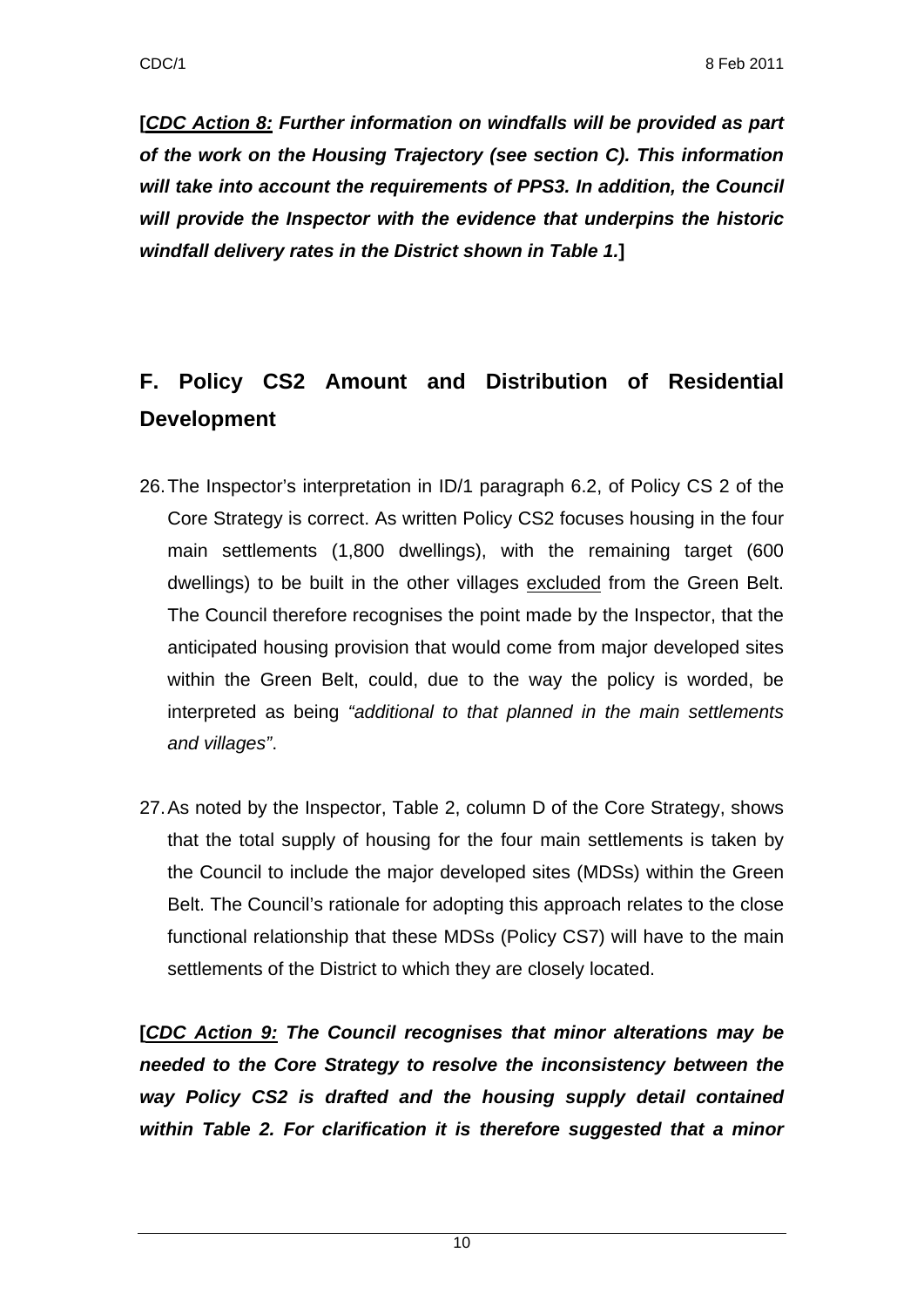*addition is made to the wording in the second row of Policy CS2, along the following lines (proposed additional text is underlined):* 

| <b>Settlement Type</b>                     | <b>Combined Number of</b> |
|--------------------------------------------|---------------------------|
|                                            | <b>Dwellings</b>          |
| Main Settlements (Chesham, Amersham,       | 1800                      |
| Little Chalfont and Chalfont St Peter) and |                           |
| from the sites identified in Policy CS7    |                           |
| Villages excluded from the Green Belt      | 600                       |
| (including Chalfont St Giles,<br>Great     |                           |
| Missenden, Prestwood & Heath End,          |                           |
| Holmer Green, Penn & Knotty Green,         |                           |
| <b>Chesham Bois, Seer Green)</b>           |                           |
| TOTAL                                      |                           |

# *This minor change will also be set out within the new 'Proposed Schedule of Minor Changes' described in the CDC Action 1.***]**

- 28. The Inspector's observation relating to the inconsistent way in which the urban areas are described in paragraph 7.3c) and in Policy CS1 and Policy CS2 is noted (paragraph 6.3 of ID/2). This is a conscious action by the Council. The differences in description occur because the way in which the main settlement areas are described in Scenario 3 of the Core Strategy Option Paper June 2008 (CDN049) changed in the Core Strategy for Chiltern District Consultation Draft March 2010 (CDN084). The description of the main settlement areas was simply altered to recognise the concerns of local residents and the Parish Council that Little Chalfont is a settlement of its own and not just part of the 'Amersham Urban Area'.
- 29. The Council also notes the further expansion of the issues raised in Para 6.3 [ID/1] within the Inspectors Preliminary Questions (2) – The Spatial Strategy [ID/2].